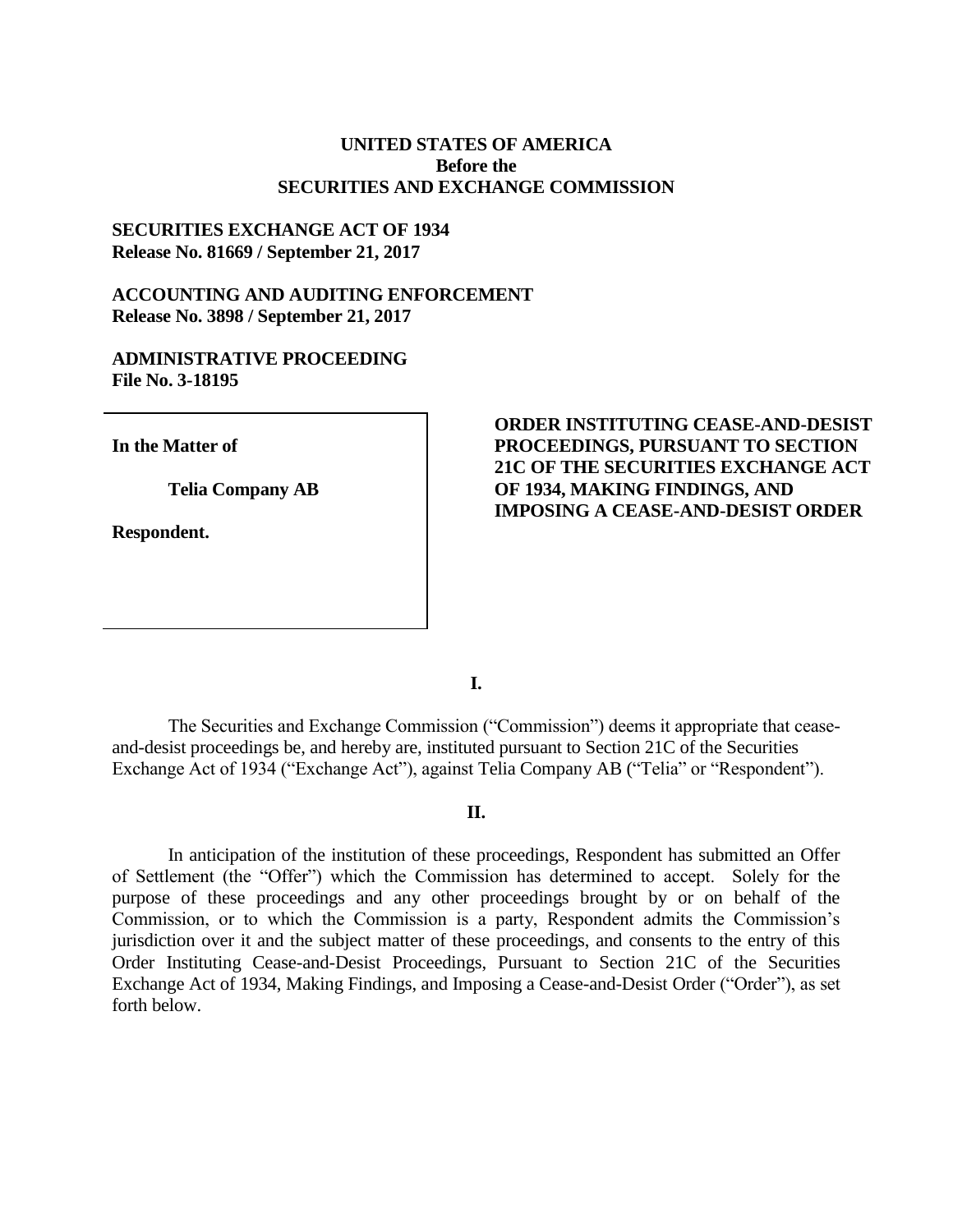On the basis of this Order and Respondent's Offer, the Commission finds<sup>1</sup> that:

1. These proceedings arise out of violations of the anti-bribery and internal accounting controls provisions of the Foreign Corrupt Practices Act ("FCPA") [15 U.S.C. §§ 78dd-1,  $78m(b)(2)(B)$ ] by Telia.

2. From 2007 to at least 2010, Telia paid bribes to a government official in Uzbekistan in order to obtain and retain business that generated more than \$2.5 billion in revenues for Telia. During the course of the bribery scheme, Telia made at least \$330 million in illicit payments. These bribe payments were made to the Uzbek official ("Government Official A") to enable Telia to acquire a United States-based telecommunications company with operations in Uzbekistan and enter the telecommunications market in Uzbekistan. The bribe payments were funneled through payments for sham lobbying and consulting services to a front company controlled by the official.

3. Over the course of the relevant period, Telia paid Government Official A at least \$330 million in bribes through a series of transactions that were designed to obfuscate their true purpose. Most of the transactions with Government Official A were denominated in United States dollars, and communications concerning Government Official A were conducted, in part, using electronic mail accounts on United States-based servers.

4. As a result of this conduct, Telia violated Section 30A of the Exchange Act by agreeing to make corrupt payments to government officials in Uzbekistan to obtain business. Additionally, Telia violated Section 13(b)(2)(B) of the Exchange Act, as it failed to devise and maintain a reasonable system of internal accounting controls.

### **Respondent**

5. **Telia Company AB** ("Telia") is a corporation organized under the laws of Sweden. Telia registered as a United States issuer in 2002 upon the merger between Telia and Sonera Corporation. At that time, Telia issued and maintained a class of publicly traded securities registered pursuant to Section 12(b) of the Securities Exchange Act of 1934, which were traded on the NASDAQ prior to 2005. Telia was a United States issuer until September 5, 2007, when its application to deregister its shares with the Commission became effective. At all relevant times, Telia was a provider of telecommunications services and operated through subsidiaries and affiliates in Europe and Asia. Telia manages its operations through separate business units, which are each overseen by an officer of Telia.

 $\mathbf{1}$ The findings herein are made pursuant to Respondent's Offer of Settlement and are not binding on any other person or entity in this or any other proceeding.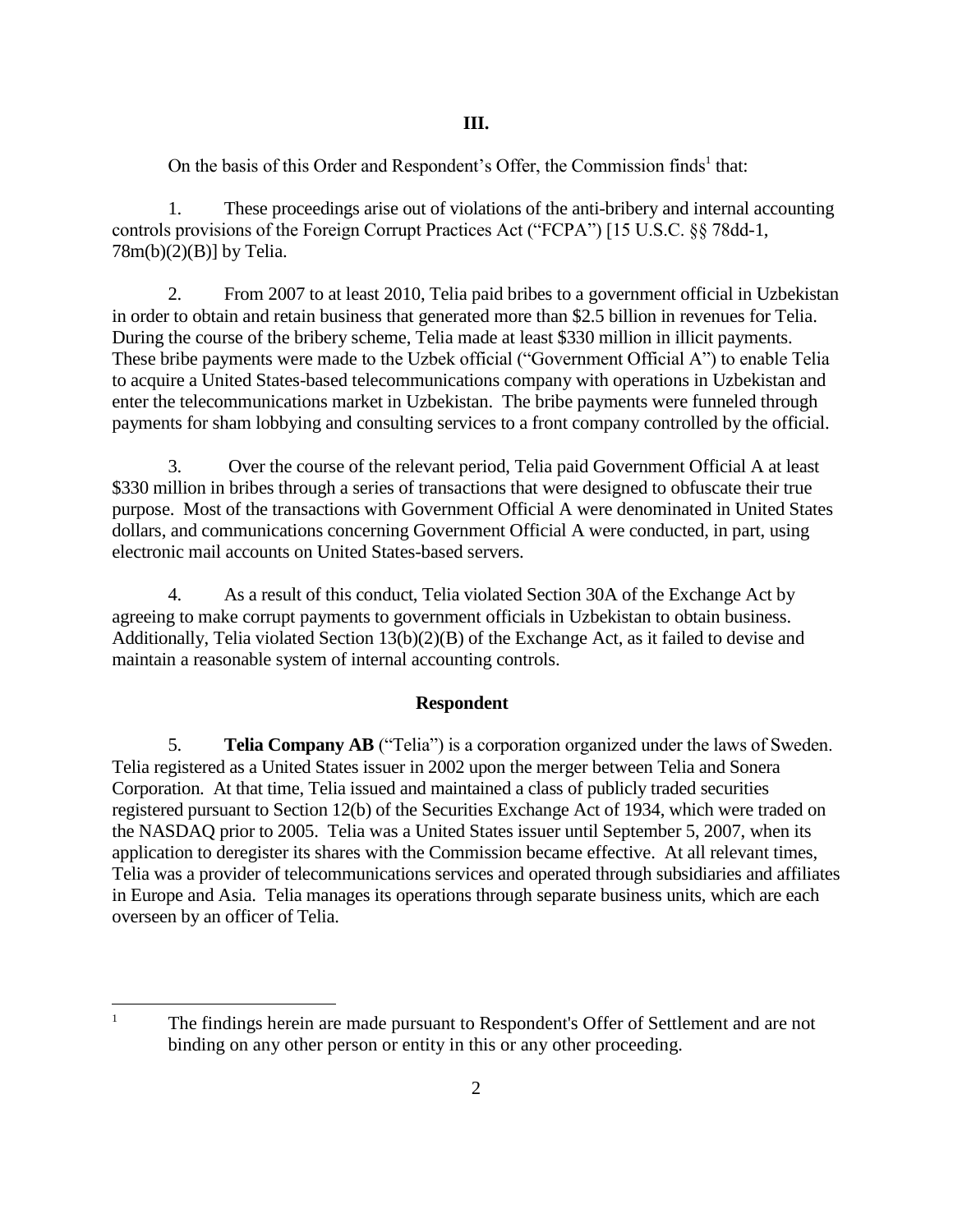## **Other Relevant Entities**

6. **COSCOM LLC** ("COSCOM") is a majority-owned subsidiary of Telia and provides mobile telecommunications services in Uzbekistan. COSCOM was formed in Uzbekistan and purchased by Telia in 2007. COSCOM was part of Telia's Eurasia business unit and was managed by local managers as well as senior members of Fintur Holdings B.V., Telia's majorityowned Eurasian holding company ("Fintur"). The brand name for COSCOM is Ucell.

7. **Fintur Holdings B.V.** ("Fintur") is a majority-owned subsidiary of Telia and acts as a manager and holding company for many of the Telia's operating companies in the Eurasia business unit. Fintur was formed in the Netherlands but operates from Istanbul, Turkey. Fintur is headed by an officer of Telia and a board of directors of which Telia senior officers comprise the majority of directors.

8. **TeliaSonera UTA Holding B.V.** ("UTA") is a wholly-owned subsidiary of Telia and acts as one of two intermediate holding companies of COSCOM. UTA was formed in the Netherlands as part of the acquisition of COSCOM in 2007. UTA has no operations and acts as one of two intermediate holding companies of COSCOM.

9. **TeliaSonera Uzbek Telecom Holding B.V.** ("Uzbek Holding") is a wholly-owned subsidiary of Telia and acts as one of two intermediate holding companies of COSCOM. Uzbek Holding was formed in the Netherlands as part of the acquisition of COSCOM in 2007. Uzbek Holding has no operations and no holdings other than COSCOM.

10. **Government Official A** was an Uzbek government official at all relevant times. Government Official A was also a family member of the then President of Uzbekistan and had significant influence over other Uzbek government officials. Government Official A operated through numerous shell companies, including Takilant Ltd.

11. **Takilant Ltd** is a company beneficially owned and operated by Government Official A at all relevant times. Takilant was formed in Gibraltar and was the entity through which Telia made payments to Government Official A.

## **Background**

12. Telia is a telecommunications company operating through a network of subsidiaries and joint venture entities. During the relevant time period, Telia was organized in part by geographic business units, each of which is directly supervised by a senior officer of Telia. The senior officer for the Eurasia business unit reported directly to Telia's chief executive officer.

13. In 2006, Telia sought to expand into the Eurasia telecommunications market, including in Uzbekistan. Telia identified COSCOM, an existing Uzbek telecommunications operator owned by a United States telecommunications company, as an acquisition target in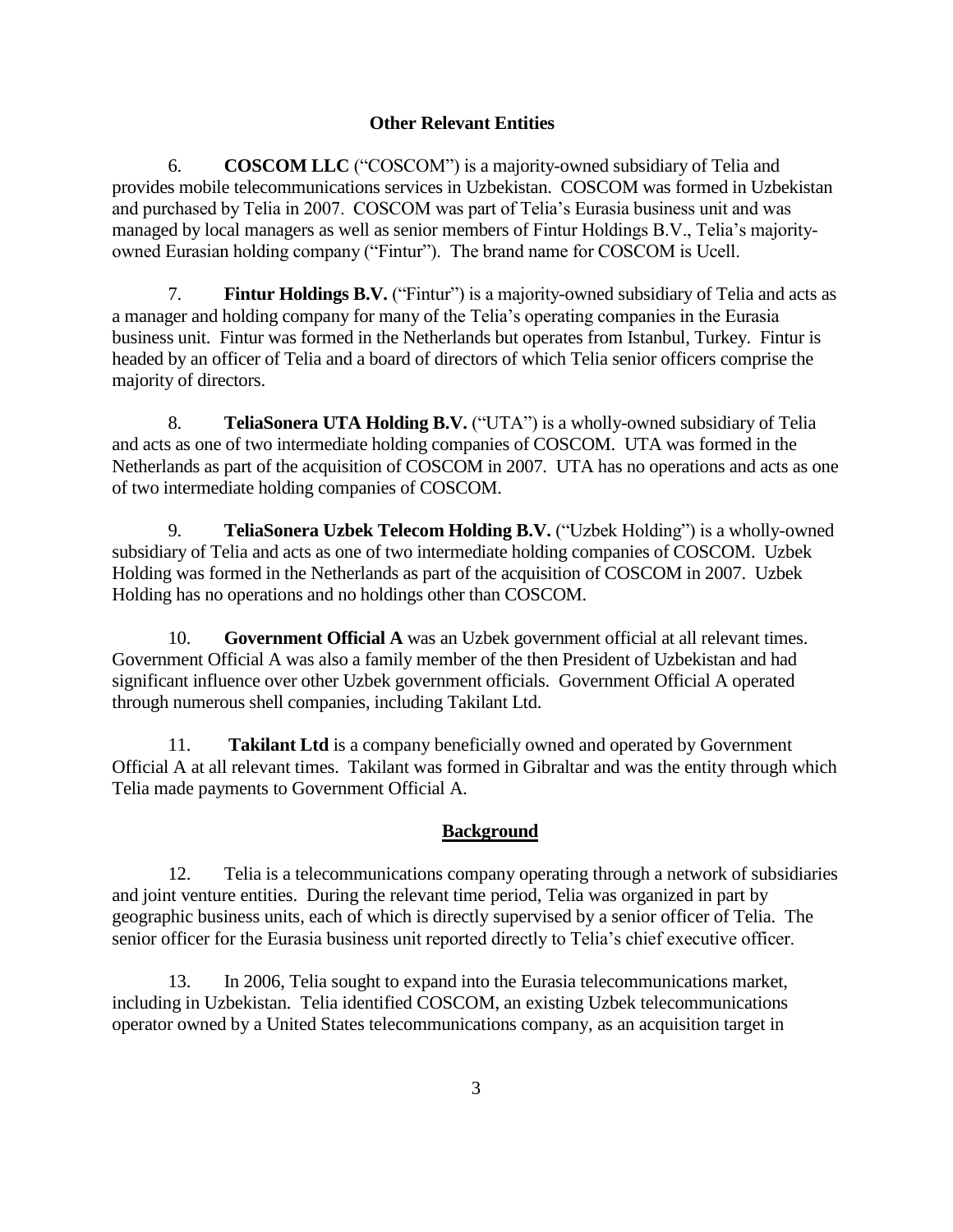Uzbekistan. Telia acquired COSCOM in 2007, and COSCOM became part of the Eurasia business unit of Telia, which was supervised by a then-senior officer of Telia.

14. Throughout the relevant period, the telecommunication industry in Uzbekistan was highly regulated by the government. Telecommunication operators in the country were regulated by the Communications and Information Agency of Uzbekistan ("ACI"), now called the State Committee for Communication, Information and Telecommunication Technologies. ACI issued the licenses, frequencies, channels, and number blocks necessary for Telia to operate in that country. Throughout the relevant period, private parties could not sell or purchase licenses, frequencies, channels, or number blocks in Uzbekistan.

15. From at least 2007 to 2012, Telia maintained a relationship with Government Official A, who was an Uzbek government official and family member of the President of Uzbekistan. Government Official A was able to exert significant influence over other Uzbek officials to cause them to take official action that would benefit Telia's business in Uzbekistan.

#### **The July 2007 Agreement**

16. Then-senior Telia managers understood that they needed to negotiate with Government Official A in order to acquire and operate COSCOM within the Uzbek telecommunications market. Then-senior Telia managers also understood that corrupt payments to Government Official A were required in order to enter and operate in the Uzbek market. Telia retained the services of and communicated with United States-based consultants to facilitate the corrupt relationship with Government Official A and the acquisition of COSCOM.

17. Government Official A was represented in the negotiations by the country manager of another telecommunications company in Uzbekistan that would be their primary competitor if Telia entered the market. On the recommendation of then-senior Telia managers, on June 11, 2007, Telia's Board approved a binding offer to acquire COSCOM, and a few other operators,

> at a total deal cost not exceeding USD 410 million, through a merger structure with a Delaware corporation (United States), subject to (a) the conditions precedent…and to (b) that a partnership agreement is signed with a suitable partner in Uzbekistan no later that simultaneously with the transaction documents in the …acquisition.

18. Telia then-senior managers understood the terms of the deal and knew that they were agreeing to provide Government Official A an ownership stake in the acquired company and other guaranteed payout in return for Government Official A contributing regulated assets that, under Uzbek law, should have only been able to come from the government. As noted in an internal company memo dated May 17, 2007 discussing the deal:

We have made several trips to Tashkent over the 6 weeks and now have a preliminary hand-shake for principles of a potential partnership with [Government Official A's] investment team. We are expecting to sign a non-binding Term Sheet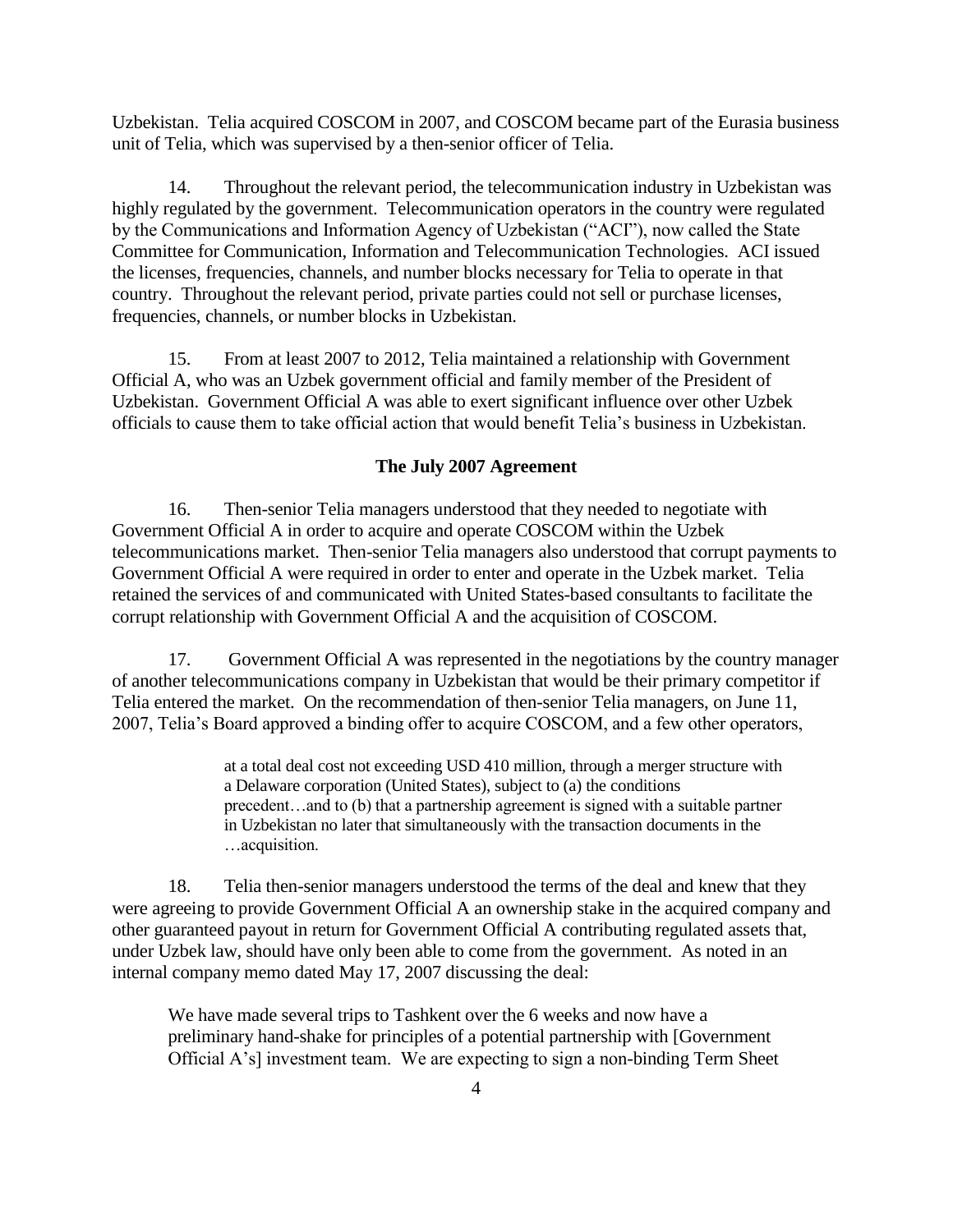with them within the next 10-15 days. According to the proposed deal, our proposed Uzbekh partners will bring in new 1800 frequencies, 3G-frequencies as well as some technically value-adding assets for the company, such as number blocks, in exchange for 26% of the Uzbekh venture plus USD 32.5 millions.

19. On July 4, 2007, Sonera Hungary Holding B.V., another wholly-owned subsidiary of Telia, entered into an agreement with Government Official A's entity to acquire certain regulated assets and to assist with regulatory matters by providing consulting services ("July 2007 Agreement"). The agreement called for Government Official A to contribute assets and services valued at approximately \$80 million in exchange for Telia giving Government Official A an equity interest in COSCOM's operations valued at \$50 million and additional unspecified payments from Telia. The assets to be contributed by Government Official A were licenses, frequencies, and number blocks that Government Official A would cause other government officials to authorize on Telia's behalf.

20. In December 2007, Telia and Government Official A executed a series of agreements effectuating the promises and obligations made in the July 2007 Agreement.

#### **The December 2007 Agreements**

21. In December 2007, Telia fulfilled its obligations under the July 2007 Agreement by providing Government Official A through Takilant with a 26 percent ownership stake in Uzbek Holding, the holding company of COSCOM. The purchase price was \$50 million, and Takilant was also given a put option to sell the interest back to Telia in 2010 for a minimum price of \$85 million (providing Takilant at least a \$35 million profit). The ownership stake was conditioned upon Government Official A acquiring regulatory assets for COSCOM through a Takilant wholly owned subsidiary, including 3G licenses, 50 1800 MHz frequencies, an internet services license, and number blocks.

22. At the time, COSCOM did not have the necessary licenses and permission from ACI to operate a 3G network, Government Official A and Telia agreed that ACI would issue the 3G licenses to a Takilant subsidiary, which then would repudiate the licenses so they would instead be issued to COSCOM. This repudiation of the 3G licenses was done to circumvent the prohibition under Uzbek law on private parties directly buying and selling telecommunications licenses, and should have raised red flags at Telia. Telia managers also knew a 3G license could be obtained directly from ACI and that licenses did not require up-front payment.

23. Other red flags included the fact that (i) Government Official A's company should not have received a 3G license from ACI since it was not a telecommunications operator; (ii) the timing of the award of licenses to Takilant only months in advance of Takilant repudiating the licenses in favor of COSCOM; (iii) the participation of the country manager of COSCOM's primary competitor in the transaction; (iv) and the fact that the company should not have had to pay to obtain a 3G license from the government.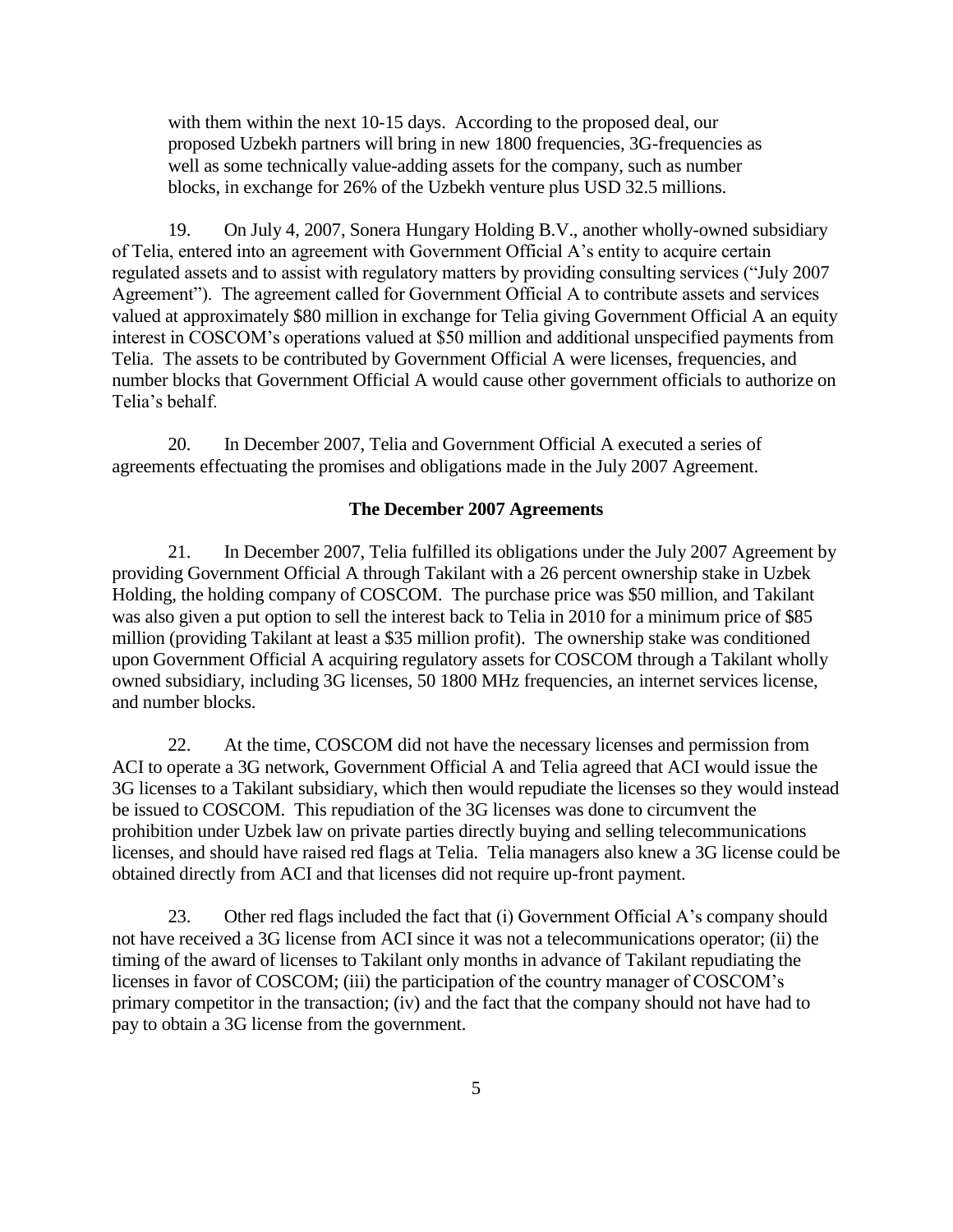24. Telia's then-senior managers, including its then-chief executive officer, approved the agreements with Government Official A through Takilant. Telia paid Government Official A through Takilant \$80 million in connection with acquiring the 3G regulated assets, and Government Official A used a portion of those funds to pay Telia through Takilant for the 26 percent ownership stake in COSCOM. In this way, Government Official A simply used a portion of the 3G bribe payments to "buy" an interest in COSCOM.

### **Telia Acquires Number Blocks from Government Official A**

25. In 2008, COSCOM required additional telephone numbers to issue to its subscribers in order to expand its network. As with the 3G licenses, and consistent with the original July 2007 agreement, Government Official A improperly influenced ACI officials to issue number blocks for COSCOM's benefit and Telia paid to Government Official A through Takilant \$9.2 million to acquire the number blocks.

## **Telia Buys Back Part of Government Official A's Ownership Stake**

26. As discussed above, the December 2007 transaction in which Telia sold 26 percent of COSCOM to Government Official A through Takilant in exchange for \$50 million, also gave Government Official A through Takilant a put option to sell the interest back to Telia in 2010 for a minimum price of \$85 million. In January 2010, Government Official A caused Takilant to partially exercise the put option and sold Telia most of its 26 percent of COSCOM. Telia paid Government Official A through Takilant \$220 million for this interest, a 340 percent increase over the approximately \$50 million Government Official A paid through Takilant to acquire the interest in 2007 and far more than the minimum \$85 million option exercise price in December 2007. Telia also agreed to adjust the put option for Takilant's remaining 6 percent interest in COSCOM to a minimum price of \$50 million, which was later increased to \$75 million.

#### **4G Market Expansion**

27. In 2010, Telia sought to expand its Uzbek operations by offering 4G services. Consistent with the original July 2007 agreement, Telia turned to Government Official A to obtain the needed licenses. Rather than pay Government Official A directly through a sham consulting agreement with Takilant as had been done with the 3G licenses, Telia agreed to pay Takilant's debt to a third party via a sham consulting services agreement. Under the terms of the agreement, Government Official A was to assist COSCOM in acquiring certain 4G/LTE licenses/frequencies in the 2500-2700 MHz bandwidths.

28. The structure of the 4G license transaction raised many of the same red flags identified as the 3G license transaction. Telia executives knew a 4G license could be obtained directly from ACI and that licenses did not require upfront payment. Moreover, the 4G license that COSCOM was issued was repudiated by Telia's primary competitor in Uzbekistan and whose Uzbek country manager again negotiated for Government Official A. Telia did not receive any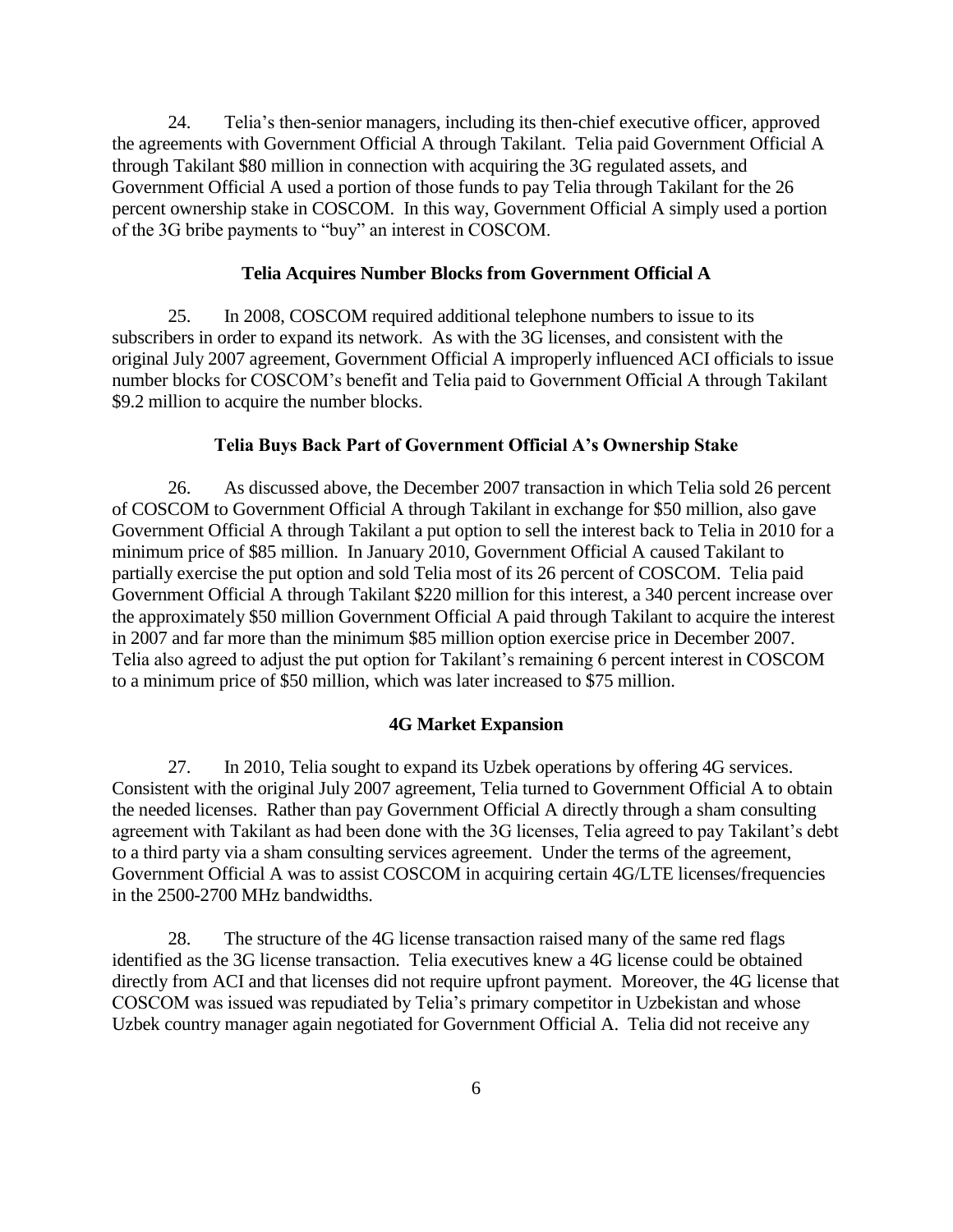evidence of the consulting services provided by Government Official A through Takilant, though the frequencies repudiated by its competitor were ultimately awarded to COSCOM.

29. In November 2010, Telia sought to further expand its Uzbek operations and turned to Government Official A to obtain 4G licenses/frequencies in the 700 MHz bandwidth. As before, Takilant was engaged to provide sham consulting services and Government Official A exerted the same improper influence to obtain the licenses. The sham consulting services were used as a guise to overcome the prohibition on private parties buying and selling regulatory assets. Telia paid \$55 million to Government Official A through Takilant to obtain these additional licenses and a fiber-optic lease agreement. As with the previous 3G license transaction and 4G license transaction, the same red flags existed. In total , Telia paid to Government Official A through Takilant \$70 million for 4G licenses and the acquisition of a fiber-optic lease agreement.

30. As a result of the conduct described above, Respondent violated Sections 30A and 13(b)(2)(B) of the Securities Exchange Act of 1934[15 U.S.C. §§ 78dd-1 and 78m(b)(2)(B)].

## **Telia's Remedial Efforts**

31. In determining to accept the Offer, the Commission considered remedial acts promptly undertaken by Respondent, both before and during the Commission's investigation, including replacing all relevant members of its board and senior management and implementing a new comprehensive compliance program, and the thorough cooperation afforded the Commission staff*.*

### **Undertakings**

32. Respondent has undertaken to cooperate fully with the Commission in any and all investigations, litigation, or other proceedings relating to or arising from the matters described in this Order. In connection with such cooperation, Respondent shall:

a. produce, without service of a notice or subpoena, any and all nonprivileged documents and other information requested by the Commission staff subject to any restrictions under the law of any foreign jurisdiction;

b. use its best efforts to cause its current or former officers, employees, agents, and directors to be interviewed by Commission staff at such times and places as the staff reasonably may direct; and

c. use its best efforts to cause its current or former officers, employees, agents, and directors to appear and testify without service of a notice or subpoena in such investigations, depositions, hearings, or trials as may be requested by the Commission staff.

In determining whether to accept the Offer, the Commission has considered these undertakings.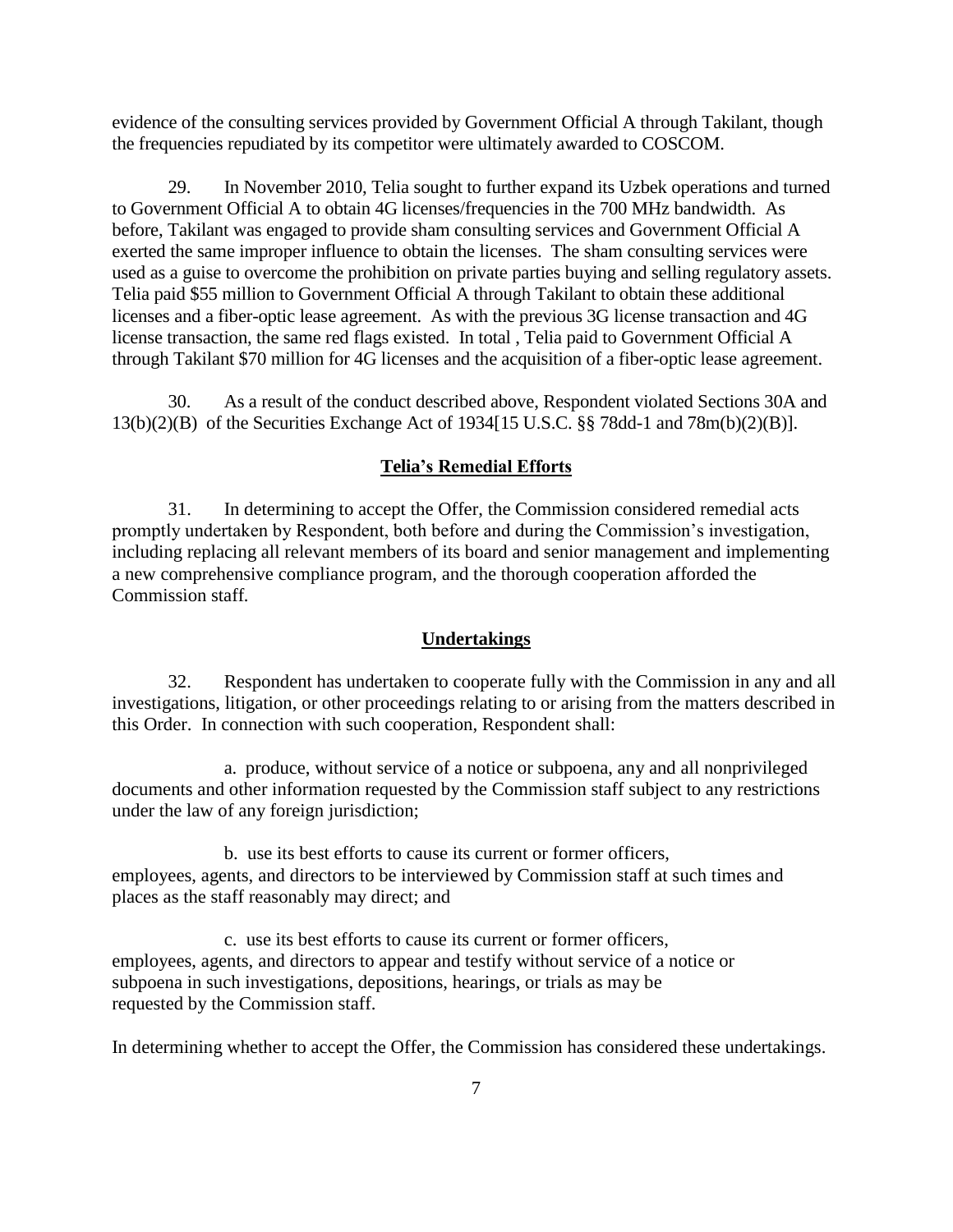Accordingly, pursuant to Section 21C of the Exchange Act, it is hereby ORDERED that:

A. Respondent cease and desist from committing or causing any violations and any future violations of Sections 30A and 13(b)(2)(B) of the Securities Exchange Act of 1934 [15 U.S.C. §§ 78dd-1 and 78m(b)(2)(B)].

B. Respondent shall pay disgorgement of \$457,000,000, which represents profits gained as a result of the conduct described herein. Payment of disgorgement shall be made as follows:

- 1. Within ten (10) days of the entry of the Order, \$208,500,000 to be paid to the Securities and Exchange Commission for transfer to the general fund of the United States Treasury, subject to Exchange Act Section  $21F(g)(3)$ ;
- 2. Respondent's disgorgement obligation shall be deemed satisfied in part by Respondent's forfeiture payment of up to \$40,000,000 within ten (10) days of its sentencing hearing as part of Respondent's resolution with the United States Department of Justice;
- 3. Respondent's disgorgement obligation shall be deemed satisfied in part by any confiscation or forfeiture payment of up to \$208,500,000 made by Respondent within five hundred forty (540) days of the Order as part of any related proceedings between Respondent and the Swedish Åklagarmyndigheten or within five hundred fifty (550) days as part of Respondent's related resolution with the Dutch Openbaar Ministerie;
- 4. In the event that any confiscation or forfeiture payments made by Respondent in related proceedings with the Swedish Åklagarmyndigheten or Dutch Openbaar Ministerie are less than \$208,500,000, or with the Department of Justice are less than \$40,000,000, Respondent shall pay the remaining disgorgement amounts to the Securities and Exchange Commission within ten (10) days of such event for transfer to the general fund of the United States Treasury, subject to Exchange Act Section 21F(g)(3);
- 5. Should any amount of the payment made in connection with Respondent's resolution with the Dutch Openbaar Ministerie be returned to the Respondent or any affiliated entity for any reason, that amount will not be credited as an offset and Respondent shall pay such amount to the Securities and Exchange Commission within ten (10) days of such event for transfer to the general fund of the United States Treasury, subject to Exchange Act Section 21F(g)(3).

If timely payment is not made, additional interest shall accrue pursuant to SEC Rule of Practice 600. Payment must be made in one of the following ways:

> (1) Respondent may transmit payment electronically to the Commission, which will provide detailed ACH transfer/Fedwire instructions upon request;